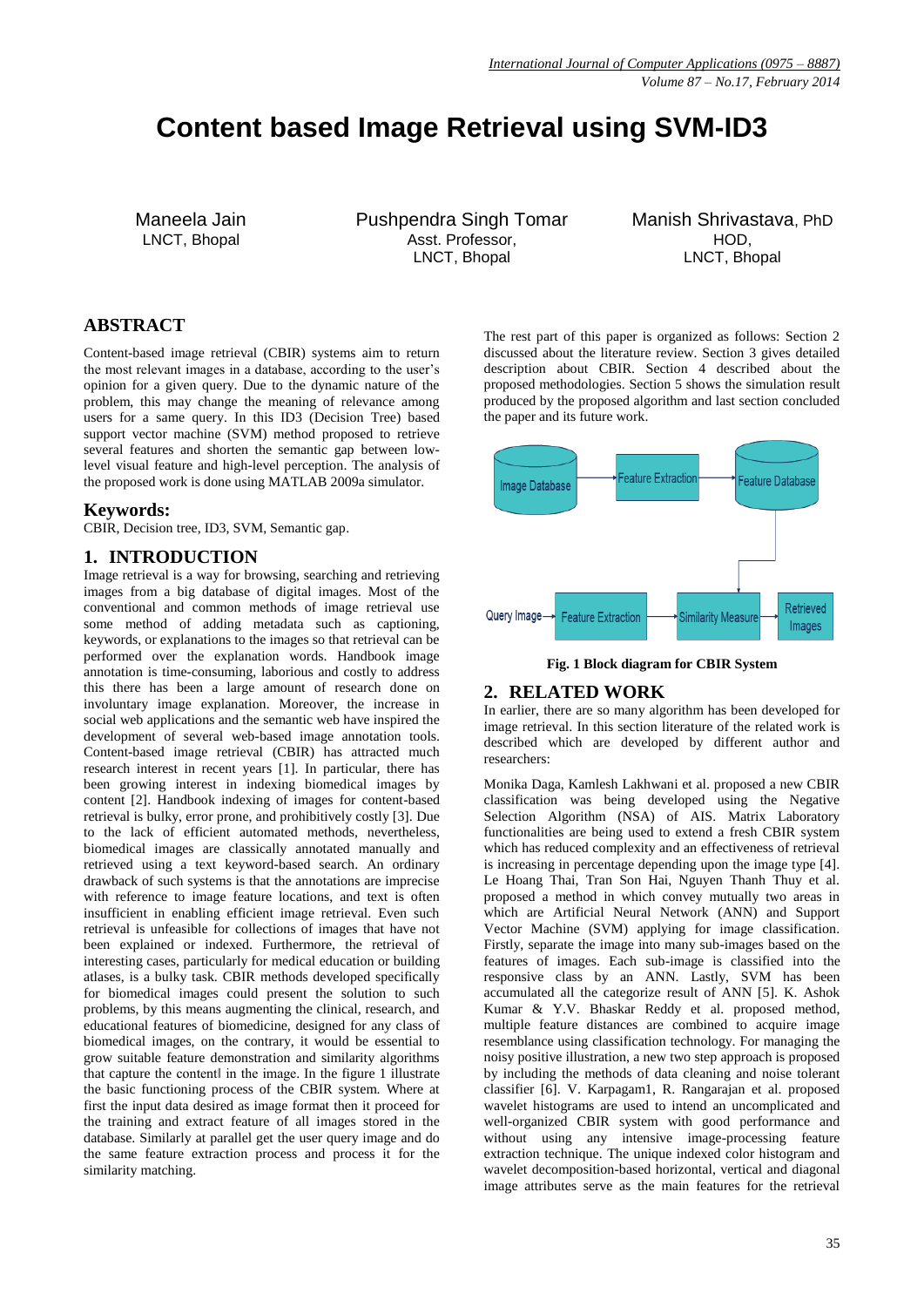system. Support vector machine is used for classification and thereby to improve retrieval accuracy of the system [7]. A CBIR system based on a multi-scale geometric analysis (MGA) tool, called ripplet transform type-I (RT) have been presented by Chowdhury et al. [8]. Laplacian transform of the sharpened grey-scale image is statistically quantized into colour histogram bins in Malik and Baharudin [9].

# **3. CONTENT BASED IMAGE**

## **RETRIEVAL**

A typical CBIR system automatically extract visual attributes (color, shape, texture and spatial information) of each image in the database based on its pixel values and stores them in to a different database within the system called feature database [10,11]. The feature data for each of the visual attributes of each image is very much smaller in size compared to the image data. The feature database contains an abstraction of the images in the image database; each image is represented by a compact representation of its contents like color, texture, shape and spatial information in the form of a fixed length real-valued multi-component feature vectors or signature. The users usually prepare query image and present to the system. The system automatically extract the visual attributes of the query image in the same mode as it does for each database image and then identifies images in the database whose feature vectors match those of the query image, and sorts the best similar objects according to their similarity value. During operation the system processes less compact feature vectors rather than the large size image data thus giving CBIR its cheap, fast and efficient advantage over text-based retrieval. CBIR classification can be used in one of the two modes. The first mode is exact image matching that is matching two images, one an example image and the other is image in image database. Second mode is approximate image matching which is finding most closely match images to a query image [12].

Basically CBIR used two approaches for retrieving the images from the image data base.

#### **3.1 Two approaches**

- Text-based approach (Index images using keywords)
- Content-based approach (Index images using images)

#### *3.1.1 Text-Based Approach:*

Text based method used the keywords descriptions as a input and get the desired output in the form of similar types of images .Examples:- (Google, Lycos, etc.) but Text Based approach [12] have lots of disadvantages over its advantages.

#### *3.1.1.1 Advantages: -*

- Easy to implement of Text based CBIR systems.
- Fast retrieval of output images compare to content based approaches.
- Web image search (surrounding text) like Google, Lycos etc.

#### *3.1.1.2 Disadvantages:*

- Manual explanation is not always available.
- Manual explanation is impossible for a large DB.
- Manual explanation is not accurate.
- A picture is worth a thousand words.
- Adjoining text may not explain the image.

#### *3.1.2 Content-Based Approach:*

Content based approach [12] using image as a input query and it generate the output of similar types of images.

#### *3.1.2.1 Advantages*

- Visual features, such as color, texture, and shape information, of images are extracted automatically.
- Similarities of images are based on the distances between features.

The CBIR is used in various applications such as medical diagnosis, security check, crime prevention etc.

## **4. PROPOSED METHODOLOGY**

In this section the discussion about SVM and proposed approaches and their steps followed at the classification time and in the next chapter will show the experimental result of the both two methods discussed here.

### **4.1 Overview of SVM**

In machine learning there are two types of methods supervised and unsupervised. Supervised learning based on learn by result and unsupervised based on learn by example. Supervised learning takes input as a set of training data. Support vector machine is a supervised learning technique that analyzes data and identify pattern used for classification. It takes a set of input, read it and for each input desired output form [13] such type of process is known as classification, when if output is continuous than regression performed. For constructing maximum separating hyper-planes SVM maps input vector to a higher dimension feature space. Feature space refers to an input space which is reserved for measuring similarity with the help of kernel function. It is high dimension space where linear separation becomes very easier than input space [14]. In this, raw data is transformed into a fixed length sample vectors. There are two terms which are used in feature space i.e. called feature values and feature vectors. The characteristics of image is called feature values and these feature values presented the machine in a vectors is known as feature vectors. Kernel function used in the kernel method performing some operation such as classification, clustering upon different categories of data like text document, progression, vectors, group of points, image and graphs etc. it maps the input data into a higher dimension feature space because in this data could be easily separated or better structured [14]. There are some points in the feature space which are separated by some distance is called support vectors. It is the point among origin and that point and illustrate the position of the separator. The distance from the decision surface to the closet data point determines the margin the classifier.



#### **Fig. 2 Linear separating hyper-planes for two class separation**

A method of selecting negative samples from the image database has been proposed in [4]. It chose negative samples randomly from the image database. This method is based on the assumption that almost every image in a typical large image database is a negative example. But its shortcoming is obvious since not every image is a negative sample [3] proposed a modified approach that used the samples from last query whose similarity scores were less than a threshold as the negative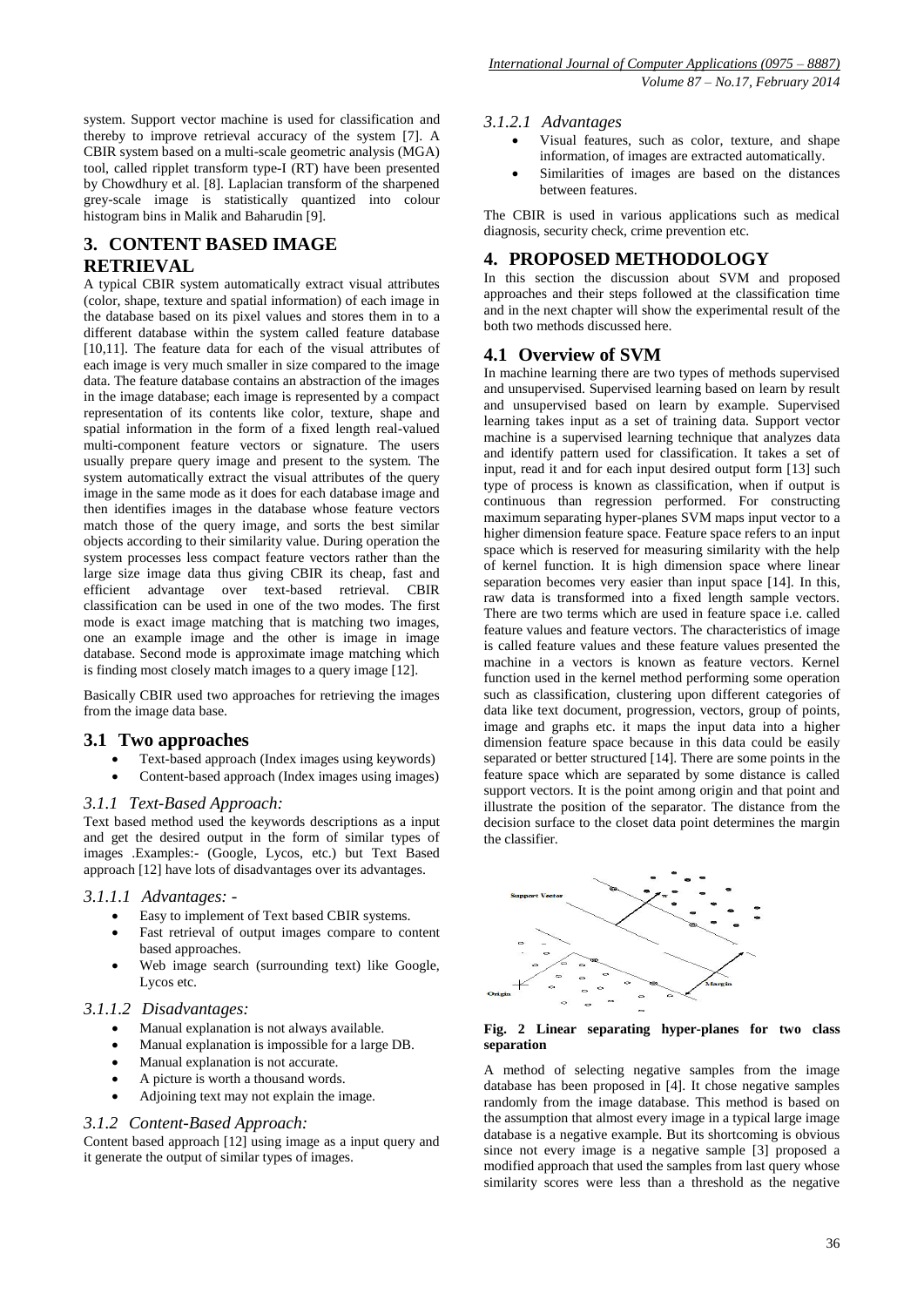1) Let Rt denote the result list ranked by similarity score after the tth feedback. There are M records in Rt, and each one is represented as Xi.

threshold choosing. The steps can be described as follows:

$$
Rt = [xt1, xt2...xt1...xtM]............(1)
$$

2) After image query, only top K results are displayed to the user, which is represented as Dt

$$
Dt = [xt1, xt2...xti...xtK]............ (2)
$$

In addition, we define TSt as the training set.

$$
TSt = TSt.P \cup TSt.N
$$
 (3)

Where TSt.P denotes the subset of positive samples in TSt, and accordingly, TSt. N is the subset of negative samples in TSt. Now the user can select the positive samples from Dt and append them into TSt.P. The rest of Dt are put into TSt.N. TSt.P and TSt.N could be represented as (4) and (5).

TSt 
$$
P = TSt-1.P
$$
 {positive samples in Dt}(4)

TSt .N = TSt -1.N {negative samples in Dt}…………………….. (4.2.5)

We define R as follows:

$$
R
$$
= $\frac{the$  number of positive samples in TSt  
the number of negative sample in TSt... (5)

Our experience indicates that when r is about 0.3, the SVM classifier obtains good performance. So our system will automatically supply additional negative samples into training set from the tail of Rt.

$$
numT = \frac{size(TSt.P)}{r} - size(TSt.N) \dots \dots \dots \dots \dots (6)
$$

Where  $size(R)$  is the number of elements in set R. So the negative samples of training set are updated by (8).

$$
TS^t.N = TS^t.N \cup AN
$$

 $AN = \{the last num<sup>t</sup> records in R<sup>T</sup>......(7)\}$ 

#### **4.2 Proposed Approach**

Decision trees are a popular structure for supervised learning. There are various algorithms for constructing a decision tree like C4.5 and CART algorithm. The basic ID3 algorithm works well for limited number of records in data set and it cannot handle missing values and also when the data set size is increased the tree is not accustomed to the changes. The ID3 algorithm uses the entropy to select a splitting attribute and then construct the tree. There are some other algorithms that consider the gini index and gain ratio to select the splitting criterion and attribute.

The basic steps followed in ID3:

- a) Choosing the splitting attribute.
- b) Ordering of the splitting attribute
- c) Splits
- d) Tree structure
- e) Stopping criteria
- f) Training data
- g) Pruning.

For ID3 decision tree, concept used to quantify information is called entropy. Entropy is used to measure the amount of uncertainty in a set of data. A single class the entropy is zero that is there is no uncertainty. Given the probabilities:

p1, p2…pn where ∑i=1 n pi=1 ………………… (8)

Entropy (I) is calculated as

I(p1, p2,...pn)=  $\Sigma$ i=1 n (pi log2(1/pi) …………...(9)

And information gain is calculated as

Gain  $(D, S) = I$  (pi) -  $\sum p(Di) I(Di)$  …………… (10)

Our current algorithm also makes use of gain values to construct the decision tree.

Weighted Minkowski distance formula is used here to measure distance and divergence among query image, Q and database image, I:

Applying Distance Formula

$$
D(DBF, QF) = \sum_{i=1}^{m} W_i \times |f_{DBFi} - f_{QFi}|
$$

 ${m -$  Dimenssion,  $W_i$  = Weight of i<sup>t</sup>

 $DBFi = i$ th feature of DB image

 $fQFi = i$ th feature of query image

Where M is the dimension of feature vector, wi is the weight of the ith feature component, DBfi and Qfi is the feature vector of images and query image respectively.

#### *4.2.1 Algorithm Steps:*

- 1. Input : Image dataset, Query image
- 2. Verify image dataset.
- 3. If available  $=$  false Then Error Msg " Insufficient image in database" Else

Features extract of all images stored in database

{Color feature: color histogram, color moments………} now stored it in M- dimensional feature vector DBF<sup>i</sup>

- 4. Query Image : Extract color feature of query image
- 5. Stored it in separate variable QF

{Used RGB color model to construct a feature vector}

6. Color co-occurrence matrixes of RGB generate.

 $P_{RGB} = [P_{RGBii}]$ 

- 7. Retrieved pixel information from previous step
- 8. To use all dimensions of CCM
- 9. Sum average value of row by column

$$
Sum_{avgRC} = \sum_{i=1}^{L1} \sum_{j=i+1}^{L2} (i+j)pij
$$

- {i, j are row and columns respectively}
- 10. Apply distance formula

$$
D(\text{DBF},\text{QF})=\sum_{i=1}^m W_i\times \left|f_{\text{DBFi}-}\,f_{\text{QFi}}\,\right|
$$

 ${m -$  Dimenssion,  $W_i$  = Weight og i<sup>th</sup> f  $DBF_i = i_{th}$  feature of DB image  $f_{\text{OE}} = i_{\text{th}}$  feature of query image

**//** Apply ID3 Decision tree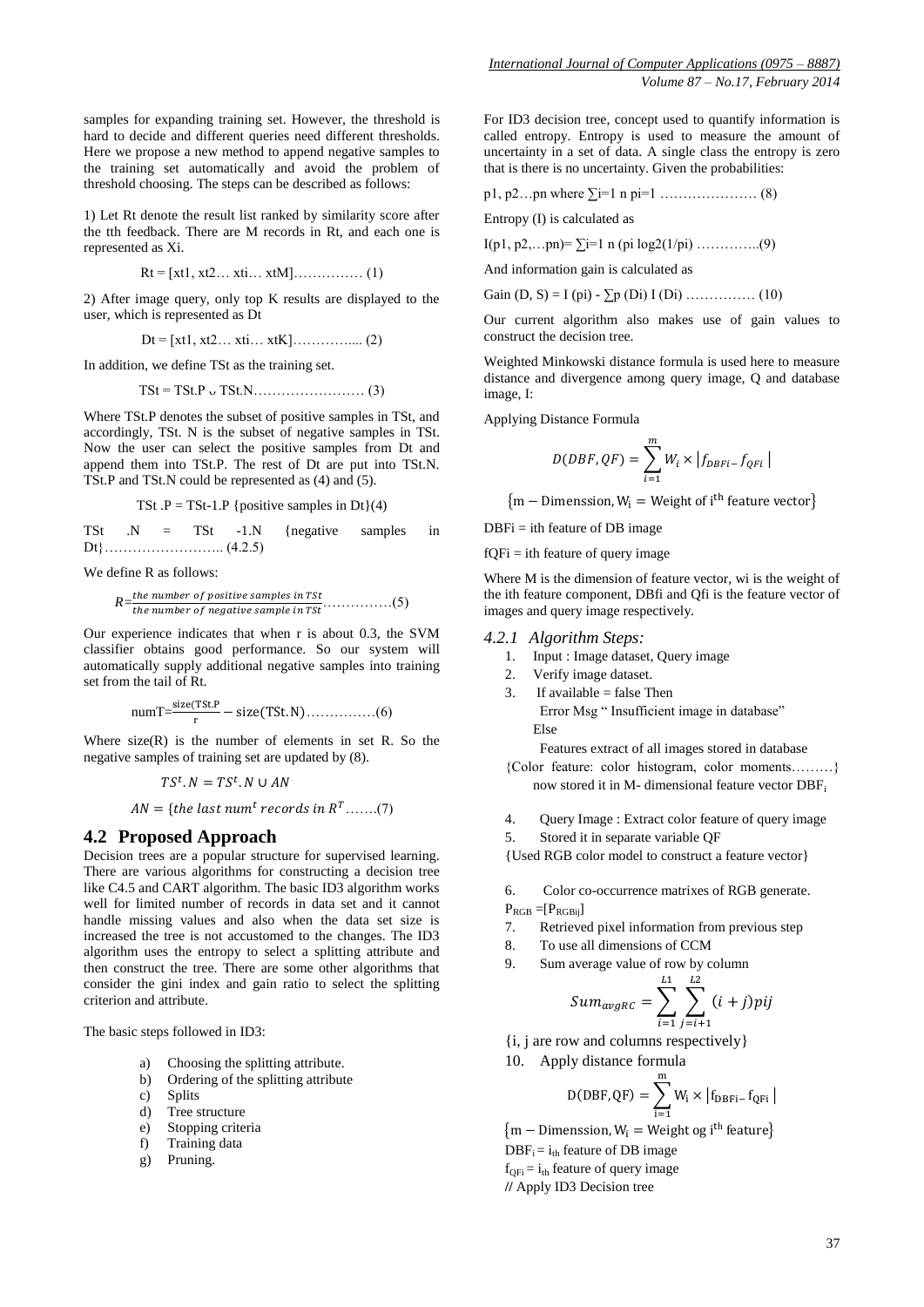*Volume 87 – No.17, February 2014*

11. Procedure\_ID3Tree (DBF, QF, D) {Calculate probability of each assumed class (P1, P2, P3…. Pn)  $P_i =$  $\sum_{i=1}^n nPi = 1$ 12. Calculate Entropy E(P1,P2,....Pn)= $\sum_{i=1} n(Pilog_{2(1/p_i)})$ 13. If DBF==NULL¦|QF==NULL Then Build (DBF) and Build (QF) 14. IF (class value==QF) Then Return N as leaf node Else {  $j=1;$ 15. For i=1:Size(DBF) { 16. IF DBF<sub>i</sub>! Classified Then //Compute Gain 17. Gain(D,QF)= $E(P_i)$ - $\sum P(D_i)E(D_i)$ } 18. IF (Gain>0¦¦Gain> Maximum from Current State) Then Generate  $C_i$ ; { //The current nodes divide into sub node and marked as  $Cj+1$ 19. Divide N into  $N_k$  and Expand every branch of Node N } Else { 20. Current Node reject Return previous node } 21. FOR  $k = Size(N)/\theta$ each branch Nk 22. Procedure\_ID3Tree(N,QF,D) } //else end } // end



 **Fig. 3 Flowchart for Proposed work**

## **5. EXPERIMENTAL RESULT**

This section presents the simulation results implemented by the proposed method SVMID3 and the simulation is done using the best known simulator MATLAB 2009a and some reputed image dataset.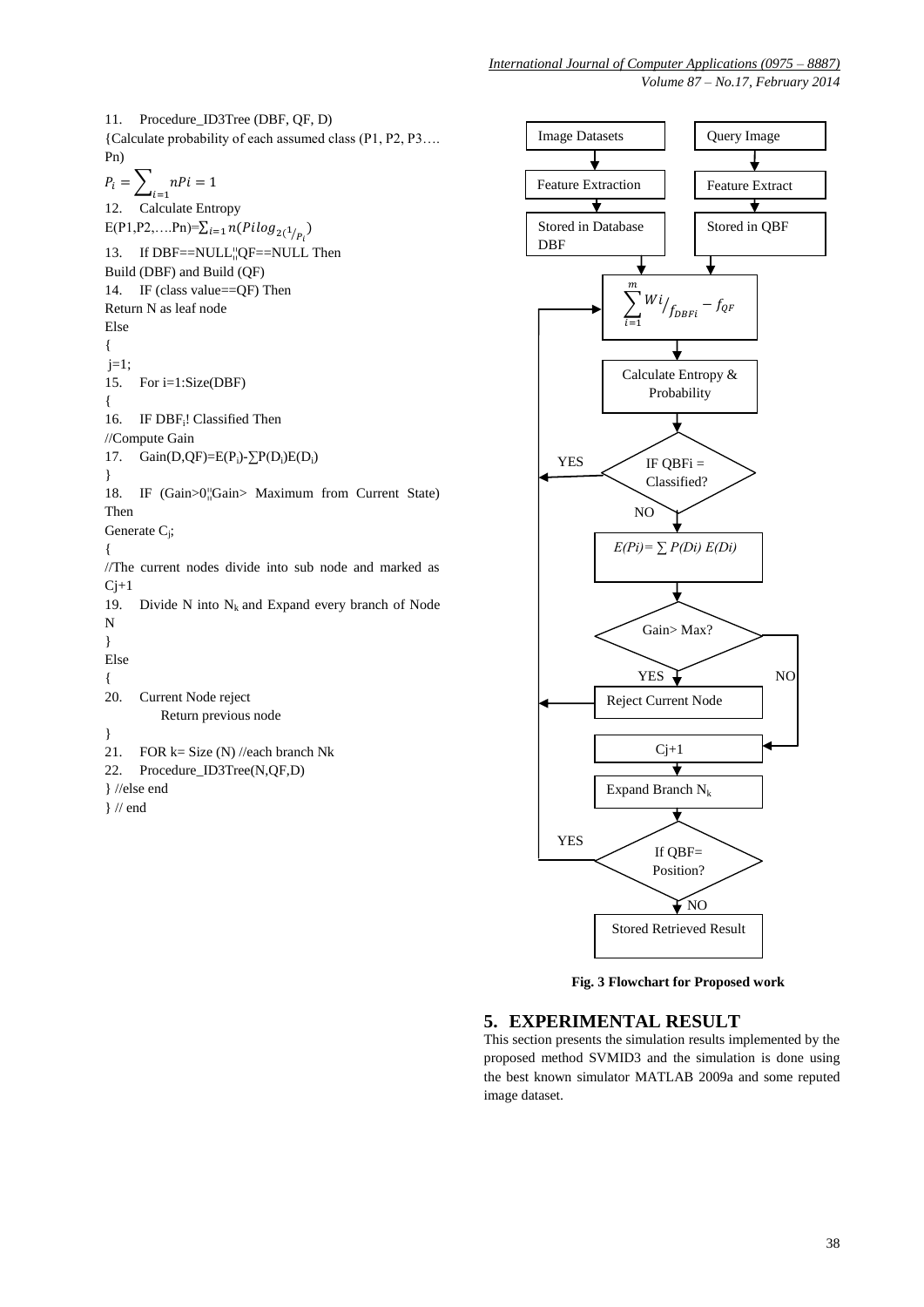# **5.1 Image Data Set**

The coral image data set is very famous image data set for research purpose of image classification and retrieval, in this experimental data set they used 180 images which contain total 18 classes and each class have fixed 10 images from out of coral dataset of thousands images.

## **5.2 Result analysis of classified images**

Here in the figure 5.2.1 and figure 5.2.2 compare result with class 12 dinosaur images, class 12 is defined for dinosaur images in our database, where the accuracy measurement of SVM and SVMID3 are 60% and 100% respectively.



**Figure 5.2.1 SVM methods for image class12**



**Figure 5.2.2 SVMID3 methods for image class12**

Similarly I have tested both method in eighteen different classes, and next section summerized the all classes result.

The result analysis of classified images based on compared two methods with retrieved images. The table 5.2.1 and table 5.2.2 shows that the detailed analysis of the both methods with the confusion matrix. The two confusion matrix is shown in table 5.2.1 and 5.2.2 respectively at the last pages, which shows the analysis of the SVM and SVMID3 methods respectively.

| Table 5.2.3 Individual Class wise Accuracy |  |
|--------------------------------------------|--|
|--------------------------------------------|--|

| <b>Class wise Accuracy</b>                        |     |     |  |  |  |  |  |  |  |  |
|---------------------------------------------------|-----|-----|--|--|--|--|--|--|--|--|
| <b>SVM</b><br><b>SVMID3</b><br><b>Image Class</b> |     |     |  |  |  |  |  |  |  |  |
| $\mathsf{C}^3$                                    | 60  | 100 |  |  |  |  |  |  |  |  |
| ۲6                                                | 40  | 100 |  |  |  |  |  |  |  |  |
|                                                   | 100 | 100 |  |  |  |  |  |  |  |  |

| C8              | 90 | 100 |
|-----------------|----|-----|
| C9              | 80 | 100 |
| C10             | 70 | 70  |
| C11             | 70 | 100 |
| C12             | 60 | 100 |
| C13             | 30 | 50  |
| C <sub>14</sub> | 80 | 90  |
| C15             | 70 | 70  |
| C16             | 10 | 60  |
| C17             | 50 | 100 |
| C18             | 70 | 90  |

Here table 5.2.3 shows that the individual comparative class wise accuracy of both method, where class taken randomly for retrieving the image classes. After that the figure 5.2.3 shows graph analysis of the individual classes accuracy of the both method, where SVMID3 shows the better result up to maximum instant when it compared with SVM method.



**Figure 5.2.3: Individual class accuracies**

Here table 5.2.4 shows the overall accuracy of the both methods where the result is examined in the bases of 18 classes of the images. And finally produced the output where SVM method has overall 71.12 percentage and SVMID3 has overall 90.56 percentage accuracies. After that in the figure 5.2.4 its shows that the comparatitive graph analysis of the both method with the help of 3D bar graph.

| <b>Table 5.2.4 Overall Accuracy</b> |  |
|-------------------------------------|--|
|-------------------------------------|--|

| <b>Overall Accuracy</b> |               |  |  |  |  |  |  |  |  |
|-------------------------|---------------|--|--|--|--|--|--|--|--|
| <b>SVM</b>              | <b>SVMID3</b> |  |  |  |  |  |  |  |  |
| 71.12                   | 90.56         |  |  |  |  |  |  |  |  |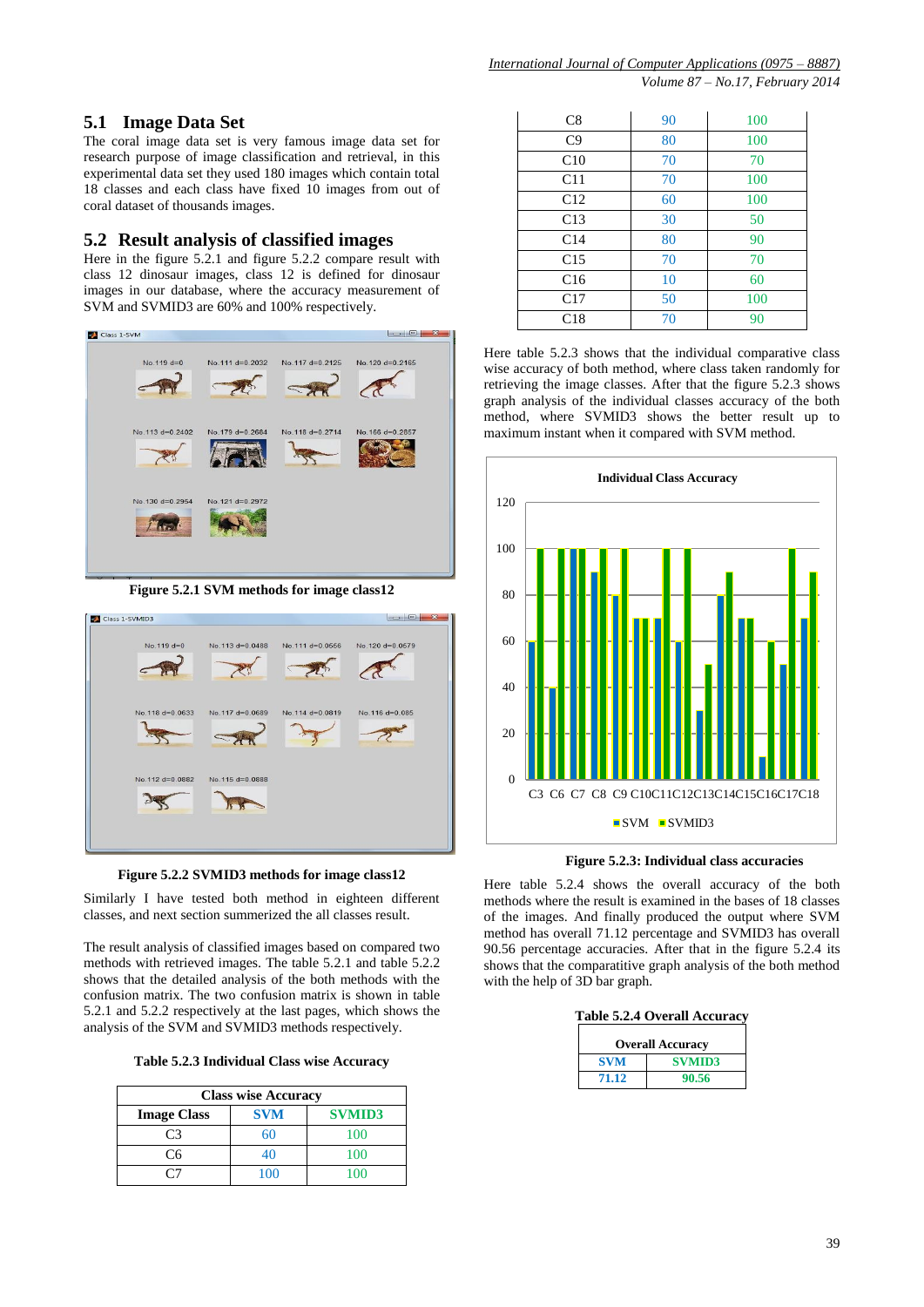

**Figure5.2.4 Overall Accuracy**

#### **6. CONCLUSION AND FUTURE SCOPE**

A new hybrid approach to support vector machine with decision tree ID3 content-based image classification has been introduced. This technique combines an interactive support vector machine with an extended nearest-neighbor Approach using adaptive distances and gain measurement around several promising regions, instead of computing a single ranking. Although the proposed method has many components with corresponding parameters, the performance results proved to be relative insensitive to many of these. In classifier training, a sample expanding scheme is adopted to balance the proportion of positive Samples and negative samples. And then, ID3 scheme for multiple classifiers based on adaptive weighting is proposed to vote the final query results. The experimental results on coral image dataset show the effectiveness of the proposed scheme. In future Local search for retrieving images and introducing different forgathering policies to manage positive and negative information across iterations when concept drift occurs. In future work, the proposed method can improve and apply for the online web search, or huge datasets. The current method has some limitation such as when the level of tree increases then it'll complicate for traversing. But if consider dataset like 1000 to 5000 then the efficiency of proposed method is more reliable and given fast result.

#### **7. REFERENCES**

- [1] Science, 2012, 5, 32-38 Published Online May 2012 in [\(http://www.mecs-press.org/\)](http://www.mecs-press.org/) DOI: 10.5815/ijitcs.2012.05.05
- [2] K. Ashok Kumar & Y.V.Bhaskar Reddy, "Content Based Image Retrieval Using SVM Algorithm", nternational Journal of Electrical and Electronics Engineering (IJEEE) ISSN (PRINT): 2231 – 5284, Vol-1, Iss-3, 2012
- [3] V. Karpagam, and R. Rangarajan," Improved contentbased classification and retrieval of images using support vector machine", CURRENT SCIENCE, VOL. 105, NO. 9, 10 NOVEMBER 2013.
- [4] Science, 2012, 5, 32-38 Published Online May 2012 in MECS [\(http://www.mecs-press.org/\)](http://www.mecs-press.org/) DOI: 10.5815/ijitcs.2012.05.05
- [5] K. Ashok Kumar & Y.V.Bhaskar Reddy, "Content Based Image Retrieval Using SVM Algorithm", international Journal of Electrical and Electronics

Engineering (IJEEE) ISSN (PRINT): 2231 – 5284, Vol-1, Iss-3, 2012

- [6] V. Karpagam, and R. Rangarajan," Improved contentbased classification and retrieval of images using support vector machine", CURRENT SCIENCE, VOL. 105, NO. 9, 10 NOVEMBER 2013
- [7] Chowdhury, M., Das, S. and Kundu, M. K., Novel CBIR system based on ripplet transform using interactive neuro-fuzzy technique. Electron. Lett. Computer Vision Image Anal., 2012, 11, 1–13.
- [8] Malik, F. and Baharudin, B. B., Feature analysis of quantized histogram color features for content-based image retrieval based on Laplacian filter. In International Conference on System Engineering and Modeling. IACSIT Press, Singapore, 2012, vol. 34.
- [9] K. C. Sia and Irwin King. "Relevance feedback based on parameter estimation of target distribution" In IEEE International Joint Conference on Neural Networks, pages 1974–1979, 2002.
- [10] Simon Tong and Edward Chang." Support vector machine active learning for image retrieval. In MULTIMEDIA "in Proceedings of the ninth ACM international conference on Multimedia, pages 107– 118.2001.
- [11] I. Felci Rajam, S. Valli:" A Survey on Content Based Image Retrieval" Life Sci J 2013; 10(2): 2475-2487]. (ISSN: 1097-8135). http://www.lifesciencesite.com 343
- [12] Patheja P.S., Waoo Akhilesh A. and Maurya Jay Prakash, "An Enhanced Approach for Content Based Image Retrieval", International Science Congress Association, Research Journal of Recent Sciences, ISSN 2277 – 2502 Vol. 1(ISC-2011), 415-418, 2012.
- [13] Sandeep Kumar, Zeeshan Khan, Anuragjain, "A Review of Content Based Image Classification using Machine Learning Approach", International Journal of Advanced Computer Research (ISSN (print): 2249-7277 ISSN (online): 2277-7970) Volume-2 Number-3 Issue-5 September-2012
- [14] T. Jyothirmayi, Suresh Reddy, "An Algorithm for Better Decision Tree", (IJCSE) International Journal on Computer Science and Engineering, Vol. 02, No. 09, 2010, 2827-2830.
- [15] T. C. Wong, Medical Image Databases. New York, LLC: Springer–Verlag, 1998.
- [16] A. Smeulder, M. Worring, S. Santini, A. Gupta, and R. Jain, ―Contentbased image retrieval at the end of the early years", IEEE Trans. Pattern Anal. Machine Intell vol. 22, no. 12, pp. 1349–1380, Dec. 2000.
- [17] Efficient Relevance Feedback for Content-Based Image Retrieval by Mining User Navigation Patterns -IEEE transactions on knowledge and data engineering, vol. 23, no. 3, march 2011.
- [18] Monika Daga, Kamlesh Lakhwani, "A Novel Content Based Image Retrieval Implemented By NSA Of AIS", International Journal Of Scientific & Technology Research Volume 2, Issue 7, July 2013 ISSN 2277-8616
- [19] Tran Son Hai, Nguyen Thanh Thuy, "Image Classification using Support Vector Machine and Artificial Neural Network", I.J. Information Technology and Computer.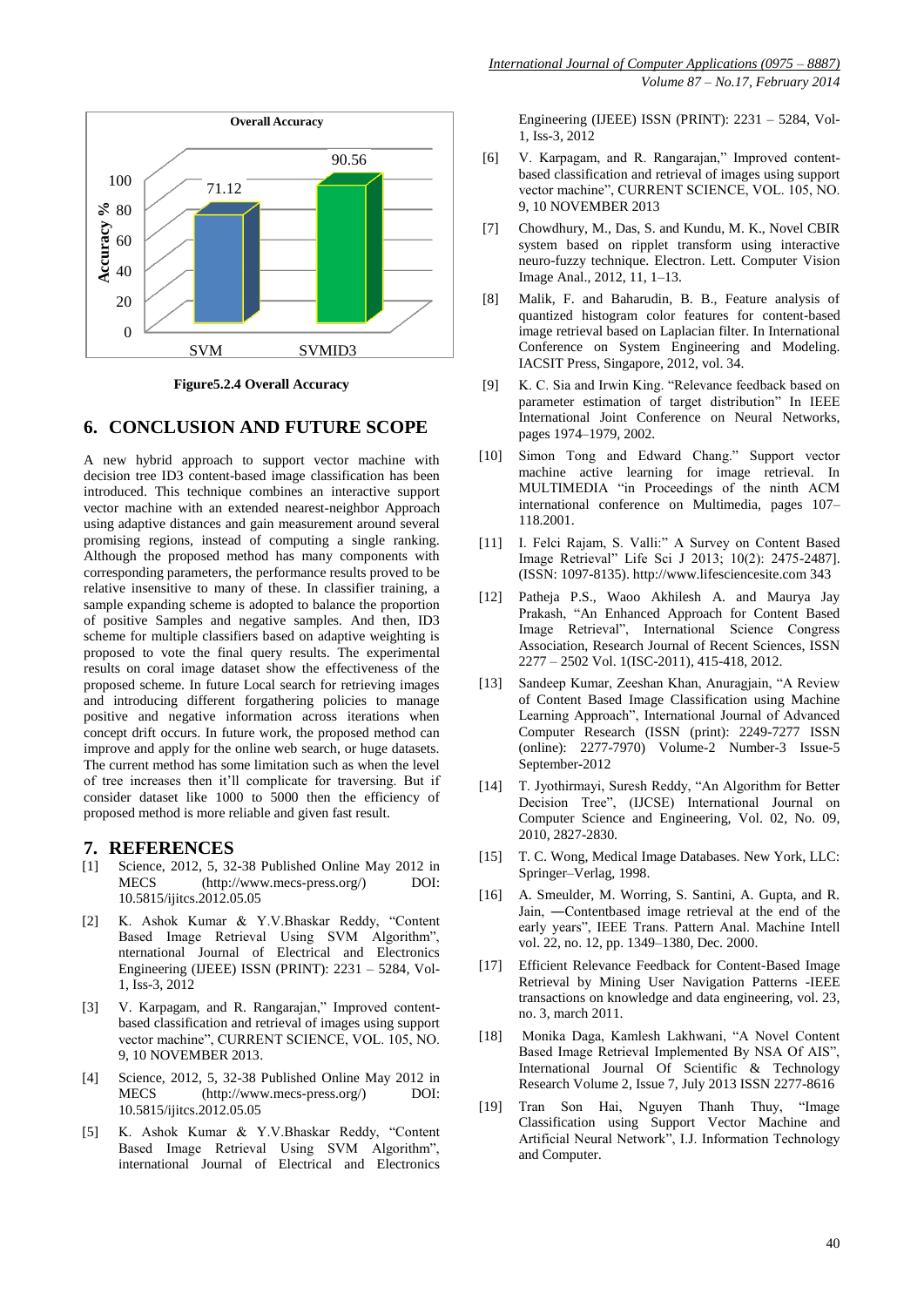| <b>Class</b>    | C1             | C <sub>2</sub>   | C <sub>3</sub>           | C <sub>4</sub>   | C <sub>5</sub>   | C6                      | C7                      | C8             | C9                    | C10                      | C11                     | C12              | C13                        | C14                      | C15                               | C16                   | C17                   | C18                      |
|-----------------|----------------|------------------|--------------------------|------------------|------------------|-------------------------|-------------------------|----------------|-----------------------|--------------------------|-------------------------|------------------|----------------------------|--------------------------|-----------------------------------|-----------------------|-----------------------|--------------------------|
| C1              | 10<br>100%)    | $\overline{0}$   | $\Omega$                 | $\theta$         | $\overline{0}$   | $\overline{0}$          | $\overline{0}$          | $\Omega$       | $\mathbf{0}$          | $\Omega$                 | $\Omega$                | $\theta$         | $\theta$                   | $\theta$                 | $\Omega$                          | $\Omega$              | $\mathbf{0}$          | $\mathbf{0}$             |
| C <sub>2</sub>  | $\overline{0}$ | 10<br>$(100\%)$  | $\overline{0}$           | $\overline{0}$   | $\overline{0}$   | $\overline{0}$          | $\overline{0}$          | $\Omega$       | $\mathbf{0}$          | $\mathbf{0}$             | $\mathbf{0}$            | $\theta$         | $\overline{0}$             | $\theta$                 | $\theta$                          | $\mathbf{0}$          | $\mathbf{0}$          | $\overline{0}$           |
| C <sub>3</sub>  | $\Omega$       | $\mathbf{0}$     | 6<br>(60%)               | $\Omega$         | $\overline{0}$   | $\Omega$                | $\Omega$                | $\Omega$       | $\mathbf{0}$          | $\Omega$                 | 3<br>(30%)              | $\Omega$         | $\theta$                   | $\mathbf{1}$<br>(10%)    | $\Omega$                          | $\Omega$              | $\Omega$              | $\Omega$                 |
| C <sub>4</sub>  | $\overline{0}$ | $\overline{0}$   | $\theta$                 | 10<br>$(100\%)$  | $\overline{0}$   | $\theta$                | $\overline{0}$          | $\Omega$       | $\mathbf{0}$          | $\Omega$                 | $\mathbf{0}$            | $\overline{0}$   | $\overline{0}$             | $\overline{0}$           | $\Omega$                          | $\Omega$              | $\mathbf{0}$          | $\overline{0}$           |
| C <sub>5</sub>  | $\Omega$       | $\Omega$         | $\Omega$                 | $\boldsymbol{0}$ | 10<br>100%)      | $\Omega$                | $\Omega$                | $\Omega$       | $\Omega$              | $\Omega$                 | $\Omega$                | $\Omega$         | $\theta$                   | $\theta$                 | $\Omega$                          | $\Omega$              | $\Omega$              | $\Omega$                 |
| C6              | $\Omega$       | $\mathbf{0}$     | $\mathbf{1}$<br>$(10\%)$ | $\Omega$         | $\mathbf{0}$     | $\overline{4}$<br>(40%) | $\Omega$                | 5<br>(50%)     | $\Omega$              | $\Omega$                 | $\Omega$                | $\theta$         | $\theta$                   | $\theta$                 | $\Omega$                          | $\Omega$              | $\mathbf{0}$          | $\Omega$                 |
| C7              | $\overline{0}$ | $\boldsymbol{0}$ | $\Omega$                 | $\overline{0}$   | $\overline{0}$   | $\theta$                | 10<br>100%)             | $\Omega$       | $\Omega$              | $\theta$                 | $\mathbf{0}$            | $\overline{0}$   | $\overline{0}$             | $\theta$                 | $\Omega$                          | $\overline{0}$        | $\mathbf{0}$          | $\boldsymbol{0}$         |
| C8              | $\Omega$       | $\mathbf{0}$     | $\mathbf{1}$<br>$(10\%)$ | $\Omega$         | $\overline{0}$   | $\Omega$                | $\mathbf{0}$            | 9<br>(90%)     | $\Omega$              | $\Omega$                 | $\Omega$                | $\overline{0}$   | $\theta$                   | $\theta$                 | $\Omega$                          | $\Omega$              | $\mathbf{0}$          | $\boldsymbol{0}$         |
| C9              | $\Omega$       | $\Omega$         | $\overline{0}$           | $\theta$         | $\overline{0}$   | $\Omega$                | $\overline{2}$<br>(20%) | $\overline{0}$ | 8<br>(80%)            | $\Omega$                 | $\Omega$                | $\theta$         | $\theta$                   | $\theta$                 | $\Omega$                          | $\theta$              | $\mathbf{0}$          | $\boldsymbol{0}$         |
| C10             | $\overline{0}$ | $\boldsymbol{0}$ | $\Omega$                 | $\boldsymbol{0}$ | $\boldsymbol{0}$ | $\overline{0}$          | $\overline{0}$          | $\Omega$       | $\boldsymbol{0}$      | $\overline{7}$<br>(70%)  | $\mathbf{0}$            | $\mathbf{0}$     | $\overline{0}$             | $\theta$                 | $\theta$                          | $\overline{0}$        | $\overline{0}$        | $\overline{3}$<br>(30%)  |
| C <sub>11</sub> | $\Omega$       | $\mathbf{0}$     | $\mathbf{1}$<br>(10%)    | $\Omega$         | $\overline{0}$   | $\Omega$                | $\Omega$                | $\Omega$       | $\mathbf{1}$<br>(10%) | $\overline{0}$           | $\overline{7}$<br>(70%) | $\Omega$         | $\Omega$                   | $\mathbf{1}$<br>$(10\%)$ | $\Omega$                          | $\Omega$              | $\Omega$              | $\mathbf{0}$             |
| C12             | $\overline{0}$ | $\theta$         | $\mathbf{0}$             | $\overline{0}$   | $\overline{0}$   | $\Omega$                | $\theta$                | $\Omega$       | $\mathbf{0}$          | $\Omega$                 | $\mathbf{0}$            | 6<br>(60%)       | $\overline{2}$<br>$(20\%)$ | $\Omega$                 | $\Omega$                          | $\Omega$              | $\mathbf{1}$<br>(10%) | $\mathbf{1}$<br>$(10\%)$ |
| C13             | $\overline{0}$ | $\overline{0}$   | $\overline{0}$           | $\overline{0}$   | $\boldsymbol{0}$ | $\theta$                | $\mathbf{1}$<br>(10%)   | $\mathbf{0}$   | $\mathbf{0}$          | $\mathbf{1}$<br>$(10\%)$ | $\mathbf{0}$            | 1<br>(10%)       | 3<br>(30%)                 | $\overline{0}$           | $\mathbf{0}$                      | $\mathbf{1}$          | 1<br>$(10\%)$ (10%)   | $\overline{2}$<br>(20%)  |
| C14             | $\Omega$       | $\mathbf{0}$     | $\overline{0}$           | $\theta$         | $\overline{0}$   | $\Omega$                | $\overline{0}$          | $\Omega$       | $\mathbf{0}$          | $\overline{0}$           | $\overline{2}$<br>(20%) | $\overline{0}$   | $\theta$                   | 8<br>(80%)               | $\Omega$                          | $\Omega$              | $\Omega$              | $\mathbf{0}$             |
| C15             | $\overline{0}$ | $\boldsymbol{0}$ | $\boldsymbol{0}$         | $\overline{0}$   | $\overline{0}$   | $\mathbf{0}$            | $\overline{0}$          | $\Omega$       | $\mathbf{0}$          | $\Omega$                 | $\mathbf{0}$            | $\mathbf{0}$     | $\overline{2}$<br>(20%)    | $\boldsymbol{0}$         | $\overline{7}$<br>(70%)           | $\mathbf{1}$<br>(10%) | $\Omega$              | $\mathbf{0}$             |
| C16             | 8<br>(80%)     | $\theta$         | $\Omega$                 | $\Omega$         | $\Omega$         | $\Omega$                | $\Omega$                | $\Omega$       | $\Omega$              | $\Omega$                 | $\Omega$                | $\Omega$         | $\Omega$                   | $\Omega$                 | $\mathbf{1}$<br>$(10\%)$ $(10\%)$ | $\mathbf{1}$          | $\Omega$              | $\theta$                 |
| C17             | $\overline{0}$ | $\boldsymbol{0}$ | $\boldsymbol{0}$         | $\boldsymbol{0}$ | 5<br>(50%)       | $\Omega$                | $\theta$                | $\Omega$       | $\Omega$              | $\Omega$                 | $\overline{0}$          | $\theta$         | $\Omega$                   | $\Omega$                 | $\Omega$                          | $\mathbf{0}$          | 5<br>(50%)            | $\Omega$                 |
| C18             | $\overline{0}$ | $\mathbf{0}$     | $\mathbf{0}$             | $\boldsymbol{0}$ | $\boldsymbol{0}$ | $\overline{0}$          | $\boldsymbol{0}$        | $\mathbf{0}$   | $\boldsymbol{0}$      | $\overline{2}$<br>(20%)  | $\mathbf{0}$            | $\boldsymbol{0}$ | $\mathbf{1}$<br>$(10\%)$   | $\boldsymbol{0}$         | $\boldsymbol{0}$                  | $\overline{0}$        | $\boldsymbol{0}$      | $\overline{7}$<br>(70%)  |

## **Table 5.2.1 Confusion Matrix of SVM method**

 $C^*$  -> class